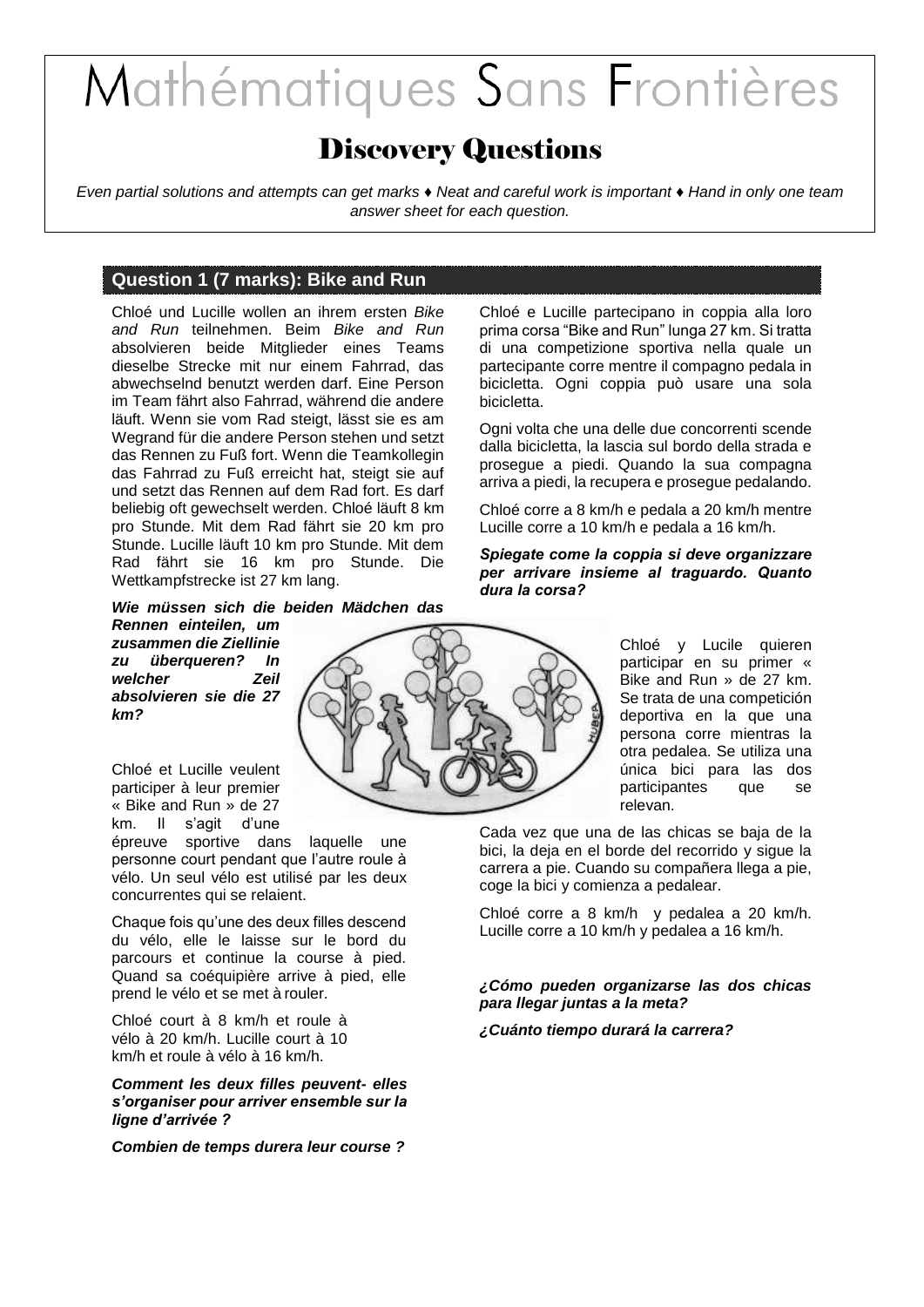# **Question 2 (5 marks):** *Ask the programme*

We have a robot that is programmed using only four instructions. These instructions are

**Move** forward: the robot moves forward through one or more squares;

**Turn** right: the robot turns 90 degrees clockwise; **Turn** left: the robot turns 90 degrees anticlockwise;

**Repeat** x times [ ... ] : the robot repeats the instructions in the brackets x times.

The length of a programme is measured by counting the number of times the commands (words in bold) appear in it.

| For example,           |  |  |  |
|------------------------|--|--|--|
| consider the robot     |  |  |  |
| facing the right of    |  |  |  |
| the page at position   |  |  |  |
| A. Here is a           |  |  |  |
| programme that         |  |  |  |
| takes the robot back   |  |  |  |
| to position A with     |  |  |  |
| the fewest             |  |  |  |
| commands               |  |  |  |
| possible:              |  |  |  |
| R <b>anast</b> 2 times |  |  |  |

T - 71 - 72 **Repeat** 2 times т The con-[**Move** 2 squares; **Turn** left; **Move** 1 square; **Turn**

left]



*Write a programme with as few commands as possible to follow the path indicated when the robot starts facing right at point B.* 

# **Question 3 (7 marks) :** *Sum of areas*

Given the three squares shown below:



*Without measuring the lengths of the sides of these squares, construct a square whose area equals the sum of the areas of the three squares.* 

*You may use a pair of compasses to measure sides (rulers are not allowed). The snowflakes within each square are not required in your construction.*

# **Question 4 (5 marks):** *Hold the line*

A merchant sells different kinds of fruit. He fills seven bags, each with a single kind of fruit, and decides the price for each bag. Instead of labelling the bags, he creates a graph where each point represents a bag of fruit. The mass of the bag (in kilograms) is shown on the horizontal axis, while the vertical axis represents its corresponding price in euros.

#### *With the help of the graph, find two bags of fruit that have the*

*same price per kilogram.*

*Further, write down the labels of the seven bags in increasing order of price per kilogram. Explain the order you have written down.*



# **Question 5 (7 marks) :** *Flush fluid*

An aquarium with right-angled corners contains water. The dimensions of the base, measured in centimetres, are whole number values.

Jeannette places a cube of side 10 cm at the bottom of the aquarium. The water level is now equal to the height of the cube.

She replaces this cube with a cube of side 20 cm. The new water level is equal to the height of this new cube.

*Give the dimensions of the base of the aquarium and the volume of the water. Justify your answer.* 



# **Question 6 (5 marks):** *Cogs in a wheel*

In the device shown in the picture, the number beside each cog gives the number of teeth it has.

#### *Do cogs A and B turn in the same direction?*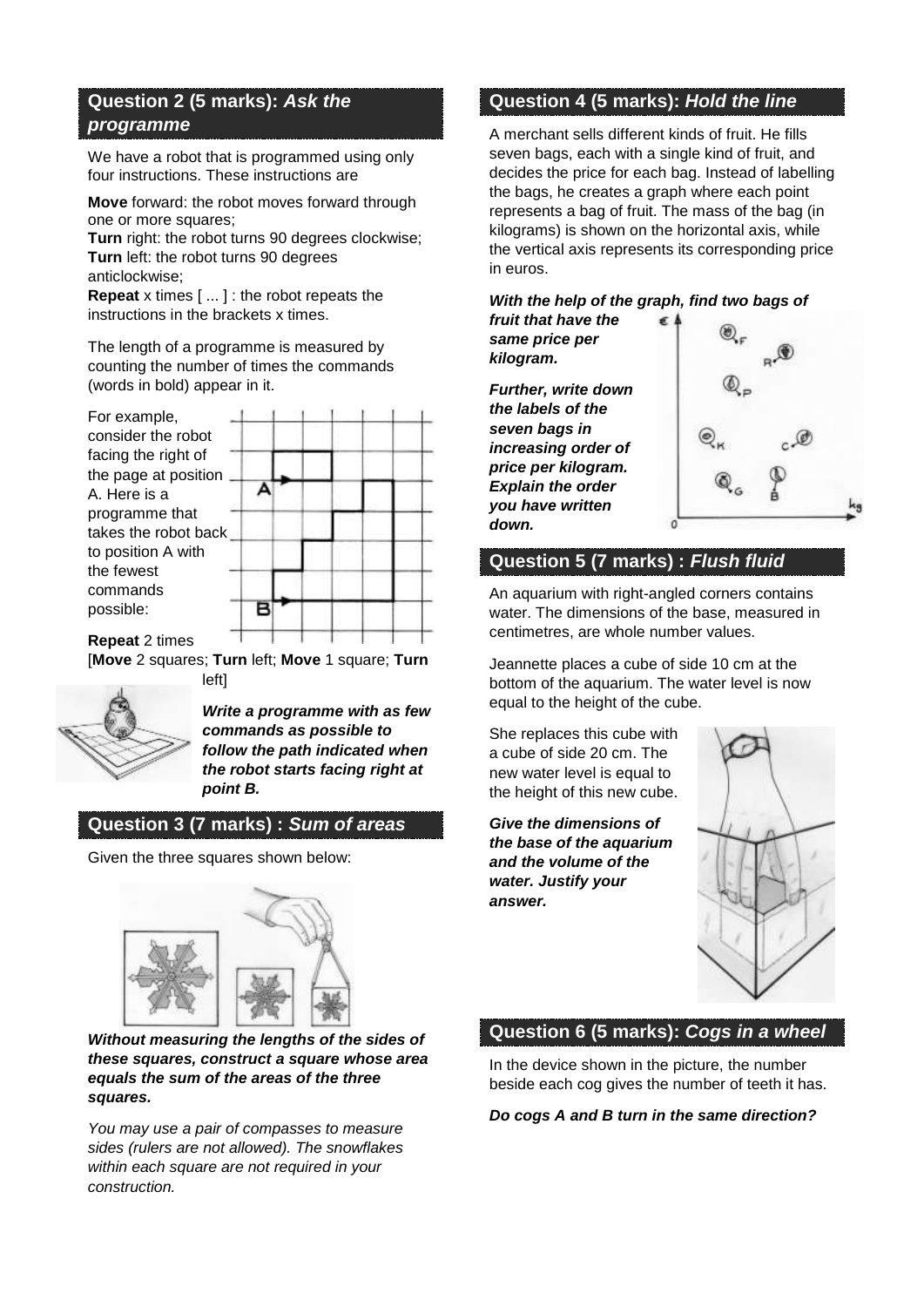*What is the minimum whole number of turns that cog A must make in order that both cogs A and B each make a non-zero number of complete turns?*



*How many complete turns does cog B then make? Justify your answer.*

# **Question 7 (7 marks):** *Tetrahedron of mid points*

A simple triangle ABC can easily be used to easily construct a tetrahedron, provided that each of its three angles is an acute angle. To do this, simply draw lines joining midpoints of the sides. Then rotate the three triangles with these lines as base to create an apex S as shown.



The resulting tetrahedron is "equifacial" in the sense that its four faces are the same size.

We are

interested in the foot H of the height of the tetrahedron from S. By raising each face, we can see that H lies inside the original triangle ABC.

#### *Construct the point H, the base of the height of the tetrahedron inside the original triangle ABC.*

# **Question 8 (5 marks):** *Six figures*

Complete the equation using all the digits 1 to 6 so that the operation is exact.





### **Question 9 (7 marks):** *Stamp duty*

In his stamp collection, Gerard has stamps worth 1€, 2€, 3€, 4€ or 5€. Using sixteen of these stamps, he can fill all the boxes in a 4 by 4 grid so that no row, no column and no diagonal or line parallel to a diagonal has two stamps of the same value.



*Provide one such possible distribution of stamps on the grid.*

# **Question 10 (10 marks):** *Balancing act*

We have four containers A, B, C and D.



Some of the containers are placed, either empty or completely filled with water, on a scale. The picture on the right shows the outcomes of the weighing. In the pictures, the containers on the left



are empty; those on the right are full.

*With the help of the picture, order the containers in each of the following two ways:*

- *From lightest to heaviest when empty;*
- *In ascending order of their volumes.*